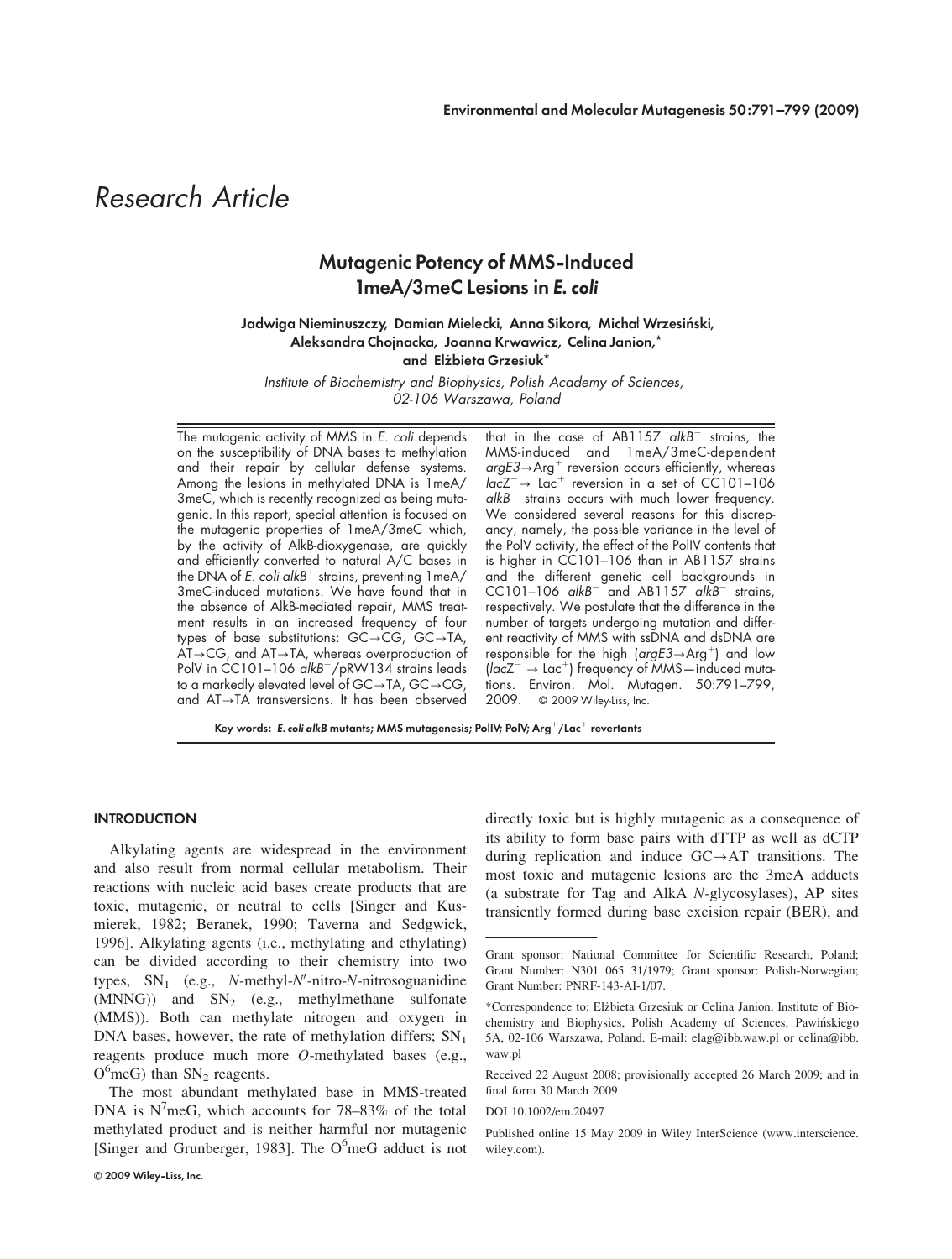Environmental and Molecular Mutagenesis. DOI 10.1002/em

## 792 Nieminuszczy et al.

1meA/3meC adducts, the substrates for AlkB dioxygenase [Sedgwick, 2004]. The presence of 3meA, AP sites, and 1meA/3meC arrests DNA replication, and to be bypassed and induce mutations, it requires umuDC-dependent, DNA polymerase V (PolV) [Nieminuszczy et al., 2006b].

Methylating agents can induce two global DNA repair systems in bacteria: the adaptive response (Ada response), involving four genes associated with the repair of alkylated DNA [Shevell et al., 1988; Fernandez De Henestrosa et al., 2000; Landini and Volkert, 2000; Sedgwick and Lindahl, 2002; Nieminuszczy and Grzesiuk, 2007] and the SOS response, involving more than 40 genes including those participating in replication, recombination, DNA repair, and synthesis of DNA polymerases [Fernandez De Henestrosa et al., 2000; Courcelle et al., 2001; Janion, 2008].

Following the induction of the Ada response in E. coli, four proteins – Ada, AlkA, AlkB, and AidB (encoded by the *ada*,  $alkA$ ,  $alkB$ , and  $aidB$  genes, respectively) – are highly expressed [Lindahl et al., 1988; Shevell et al., 1988; Landini and Volkert, 2000; Sedgwick and Lindahl, 2002]. The Ada protein plays more than one role in DNA repair. It shows methyltransferase activity for  $O^6$ meG,  $O^{\overline{4}}$ meT, and methylphosphotriesters in DNA, and when methylated at Cys38 (or Cys38 and Cys322), it serves as an inducer for all genes in the Ada regulon.

The recently identified AlkB protein shows Fe(II) and 2-oxoglutarate (2OG)-dependent oxidative demethylase activity; in the presence of  $O_2$ , 2OG is converted to succinate and  $CO<sub>2</sub>$ , and concomitantly, the methyl groups on 1meA/3meC are oxidized to hydroxymethyl derivatives that rapidly dissociate to form formaldehyde and recover the A and C bases both in DNA and RNA [Falnes et al., 2002; Trewick et al., 2002; Aas et al., 2003; Drablos et al., 2004; Ougland et al., 2004; Falnes et al., 2007; Sedgwick et al., 2007]. In a similar way, AlkB oxidizes and dealkylates ethyl, ethano-1, and cyclic etheno-substituted bases in DNA [Delaney et al., 2005; Mishina et al., 2005; Frick et al., 2007].

In *E. coli*, three out of five DNA polymerases – PolII, PolIV, and PolV – are upregulated within the SOS system in response to DNA damage. PolII is able to restart arrested DNA replication in an error-free manner [Rangarajan et al., 1999], whereas PolIV and PolV bypass the non-coding lesions and induce mutations [Wagner et al., 2002; Fuchs et al., 2004]. The dinB-encoded PolIV is a low-fidelity polymerase that acts on damaged and undamaged DNA and produces untargeted mutations. Among the SOS polymerases, PolIV binds more frequently at a stalled replication fork and is involved in adaptive mutagenesis by inducing  $-1$  frameshift mutations [Kim et al., 2001]. The *umuDC*-encoded PolV is the major error-prone polymerase participating in translesion synthesis (TLS). Under non-SOS conditions, there are 180 UmuD molecules per cell and a non-detectable number of UmuC molecules. Derepression of the SOS regulon by proteolytic cleavage of the LexA protein produces 2,500 UmuD and 200 UmuC molecules [Sommer et al., 1993]. PolV is formed by UmuC and two molecules of UmuD' (UmuD' is post-translationally modified and is 15 amino acids shorter than UmuD) [Wagner et al., 2002; Fuchs et al., 2004]. The content of PolV in the induced cell is restricted by the number of UmuC molecules.

In this report, our attention has been focused on the mutagenic activity of 1meA/3meC residues persisting in the DNA of MMS-treated E. coli strains defective in the alkB gene product. The involvement of PolV in the mutagenic processing of these lesions was of special interest. The markers for testing mutagenesis were as follows: (i)  $argE3 \rightarrow Arg^+$  reversion in AB1157 situated on the chromosome and (ii)  $lacZ^- \rightarrow Lac^+$  reversion located on the episome in a set of CC101–106 strains used for determination of the specificity of mutations. We have found that in the absence of AlkB-mediated repair, the frequency of four types of transversions is elevated as a result of MMS treatment:  $GC \rightarrow CG$ ,  $GC \rightarrow TA$ ,  $AT \rightarrow CG$ , and  $AT \rightarrow TA$ . The overproduction of PolV in CC101–106  $alkB^{-}$ / pRW134 strains resulted in a marked elevation of  $GC \rightarrow TA$ ,  $GC \rightarrow CG$ , and  $AT \rightarrow TA$  transversions.

Since the frequency of MMS-induced mutations in AB1157 alkB<sup>-</sup> strains measured in the argE3 $\rightarrow$ Arg<sup>+</sup> reversion system was extremely high [Nieminuszczy et al., 2006b] compared with the level of  $Lac<sup>+</sup>$  reversions in CC  $alkB^-$  strains [Dinglay et al., 2000; Nieminuszczy et al., 2006a], we considered several reasons for this discrepancy, namely, the influence of PolV synthesis and SOS induction, the effect of PolIV overproduction in CC strains, and the number and structure of targets leading to the  $Arg^+$  or  $Lac<sup>+</sup>$  reversions. The results reported herein indicate that the latter explanation seems to be the most reasonable.

## MATERIALS AND METHODS

#### Media and Plates

Luria-Bertani (LB) broth and LCA medium were the rich media [Miller, 1972]. The minimal medium E contained C-salts [Vogel and Bonner, 1956] supplemented with glucose (0.5%), casamino acids  $(0.2\%)$ , and thiamine  $(10 \text{ µg/ml})$ . E-Arg and E-Pro plates contained E medium devoid of casamino acids but supplemented with His, Thr, Pro, and Leu (each at 25 µg/ml) (E-Arg) or Arg, His, Thr, and Leu (E-Pro). The LAC medium was E-Pro with 0.5% lactose instead of glucose. All plates were solidified with Difco agar at 1.5%. Bacteria harboring antibiotic resistance were selected on LB plates containing the appropriate antibiotics: carbenicillin  $(50 \mu g/ml)$ , kanamycin  $(50 \mu g/ml)$ , spectinomycin (50  $\mu$ g/ml), and chloramphenicol (30  $\mu$ g/ml).

#### Bacterial Strains and Plasmids

The Escherichia coli K12 strains and plasmids as well as their derivatives constructed in this study are listed in Table I. The constructed strains, except for  $\triangle$ lacZYA derivatives, were obtained by P1-mediated transduction [Miller, 1972]. The *alkB* mutants were selected on appropriate plates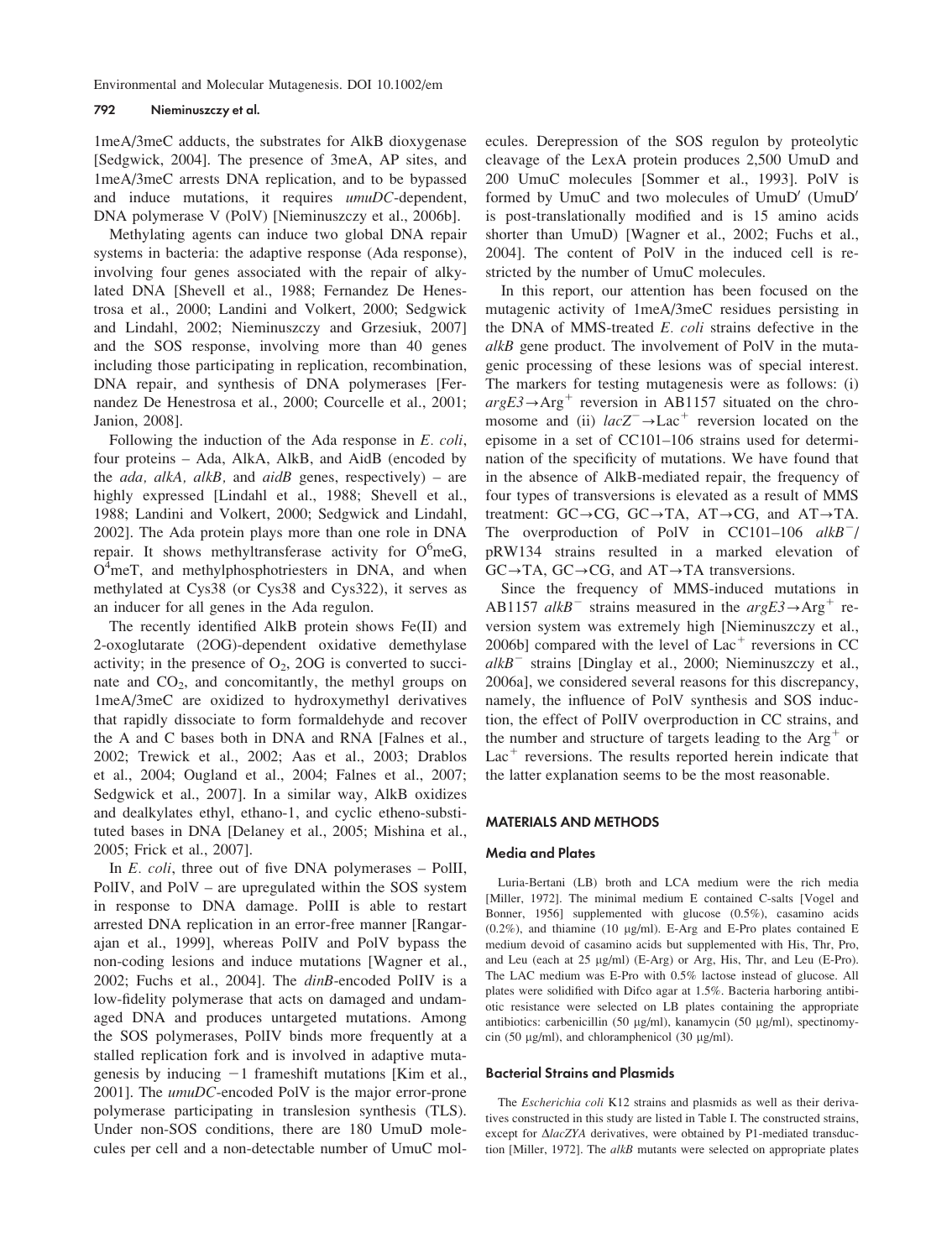| Strain                                                 | Genotype                                                                                                                                 | Source/method of strain construction                                      |
|--------------------------------------------------------|------------------------------------------------------------------------------------------------------------------------------------------|---------------------------------------------------------------------------|
| AB1157                                                 | arg E3 his G4 leuB6 $\Delta$ (gpt-proA)62 thr-1 ara-14 galK2<br>lacY1 mtl-1 xylA5 thi-1 rpsL31 glnV44<br>$txx-33$ rfbD1 mgl-51 kdg $K51$ | [Bachmann, 1987]                                                          |
| <b>RW82</b>                                            | AumuDC595::catdonor                                                                                                                      | [Woodgate, 1992]                                                          |
| EC2413                                                 | as AB1157 but $\Delta$ umuDC                                                                                                             | [Grzesiuk and Janion, 1994]                                               |
| <b>BS87</b>                                            | as AB1157 but $alkB117::Tn3$                                                                                                             | [Sedgwick, 1992]                                                          |
| GC4540                                                 | pyrD sulA::Tn5                                                                                                                           | [Fijalkowska et al., 1997]                                                |
| JL2145                                                 | lexA300(Del::spc)                                                                                                                        | [Hill and Little, 1988]                                                   |
| AB1157 sulA                                            | as AB1157 but pyrD sulA::Tn5                                                                                                             | this work AB1157 $\times$ P1/GC4540                                       |
| AB1157 sulA lexA                                       | as AB1157 but pyrD sulA::Tn5 lexA300(Del)::spc                                                                                           | this work AB1157 sulA $\times$ P1/JL2145                                  |
| AB1157 sulA alkB117                                    | as AB1157 but pyrD sulA::Tn5 alkB117::Tn3                                                                                                | this work AB1157 sul $A \times P1/B$ S87                                  |
| AB1157 sulA lexA alkB117                               | as AB1157 but pyrD sulA::Tn5<br>lexA300(Del::spcalkB117::Th3                                                                             | this work AB1157 sulA alkB117 $\times$ P1/JL2145                          |
| AB1157 AlacZYA                                         | as AB1157 but $\Delta$ lacZYA(Kan <sup>R</sup> )                                                                                         | this work according to [Datsenko and Wanner, 2000]                        |
| HK82 AlacZYA                                           | as HK82 but $\triangle$ <i>lacZYA</i> (Kan <sup>R</sup> )                                                                                | this work according to [Datsenko and Wanner, 2000]                        |
| AB1157 alkB117 AlacZYA                                 | as AB1157 but alkB117::Tn3 $\Delta$ lacZYA(Kan <sup>R</sup> )                                                                            | this work AB1157 $\triangle$ lacZYA $\times$ P1/BS87                      |
| CC101-CC106                                            | ara thi $\Delta (lac$ -proB) <sub>xiii</sub> , F' lacI <sup>-</sup> Z <sup>-</sup> proB <sup>+</sup>                                     | [Cupples and Miller, 1989]                                                |
| CC101-CC106 alkB117                                    | as CC101-CC106, but alkB117::Tn3                                                                                                         | [Nieminuszczy et al., 2006a]                                              |
| CC101-CC106 AumuDC                                     | as CC101-CC106, but $\Delta$ umuDC                                                                                                       | this work                                                                 |
| CC101-CC106 alkB117 AumuDC                             | as CC101-CC106, but alkB117::Tn3 and $\Delta$ umuDC                                                                                      | this work                                                                 |
| CC102 (104, 105) sulA lexA                             | as CC102 (104, 105) but sulA::Tn5 lexA300(Del)::spc                                                                                      | this work CC102 (104, 105) sulA $\times$ P1/JL2145                        |
| CC102 (104, 105) alkB117 sulA                          | as CC102 (104, 105) but alkB117::Tn3 sulA::Tn5                                                                                           | this work CC102 (104, 105)<br>alkB117 $\times$ P1/AB1157 sulA             |
| CC102 (104, 105)                                       | as CC102 (104, 105) but alkB117::Tn3                                                                                                     | this work CC102 (104, 105)                                                |
| alkB117 sulA lexA                                      | $sulA::Tn5$ $lexA300(Del):spc$                                                                                                           | alkB117 sulA $\times$ P1/JL2145                                           |
| NR11152                                                | ara thi $\Delta (lac$ -proB) <sub>xiii</sub> , F'CC102                                                                                   | Schaaper's collection constructed for this work                           |
| NR11155                                                | ara thi $\Delta (lac$ -proB) <sub>xiii</sub> , F'CC105                                                                                   |                                                                           |
| NR16625                                                | ara thi $\Delta (lac$ -proB) <sub>xiii</sub> , F'CC102/ $\Delta$ dinB::kan                                                               |                                                                           |
| NR16626                                                | ara thi $\Delta (lac$ -proB) <sub>xiii</sub> , F'CC105/ $\Delta$ dinB::kan                                                               |                                                                           |
| NR16627                                                | ara thi $\Delta (lac$ -proB) <sub>xiii</sub> $\Delta d$ inB::kan, F'CC102/ $\Delta d$ inB::kan                                           |                                                                           |
| NR16628                                                | ara thi $\Delta (lac$ -proB) <sub>xiii</sub> $\Delta d$ inB::kan, F'CC105/ $\Delta d$ inB::kan                                           |                                                                           |
| NR11152 (11155, 16625, 16626,<br>16627, 16628) alkB117 | as NR11152 (11155, 16625, 16626, 16627,<br>16628) but alkB117::Tn3                                                                       | this work NR11152 (11155, 16625, 16626,<br>16627, 16628) $\times$ P1/BS87 |
| Plasmids                                               |                                                                                                                                          |                                                                           |
| pGB2                                                   | $SpcR$ , low-copy pSC101 derivative with mp8 polylinker                                                                                  | [Churchward et al., 1984]                                                 |
| pRW134                                                 | $umuD'C$ genes inserted into pGB2                                                                                                        | [Ho et al., 1993]                                                         |
| pKD46<br>pKD4                                          | araC-ParaB and $\gamma\beta$ exo derivative of pINT<br>Kan <sup>R</sup> derivative of pANTS $\gamma$                                     | E.coli Genetic Stock Center, Yale University, USA                         |

#### TABLE I. Bacterial Strains and Plasmids

containing carbenicillin, and the presence of the alkB mutation was confirmed by the plate test measuring sensitivity to MMS as described by Nieminuszczy et al. [2006b]. The CC101–106 and AB1157 derivatives with  $umuDC$  deletion (the source of the deletion was RW82 strain) were obtained by P1-mediated transduction, selected on plates containing chloramphenicol, and confirmed by increased sensitivity to UV irradiation.

The sulA::Tn5 and lexA300 (Del) mutants were selected on appropriate plates containing kanamycin and spectinomycin, respectively. Disruption of sulA and lexA genes was verified by an analysis of the PCR products.

The set of CC101–106 strains constructed by Cupples bears a different point mutation at Glu461 in episomal  $lacZ$  gene encoding  $\beta$ -galactosidase. Each of the strains can be back-mutated to  $Lac<sup>+</sup>$  by all possible transitions or transversions that permit straight definition of the specificity of mutations [Cupples and Miller, 1989].

Transformation with  $pRW134$  (harboring  $umuD'C$ ) and  $pGB2$ (empty control vector) was done according to Sambrook et al [1989]. Transformants were selected on appropriate plates containing spectinomycin. The presence of plasmid DNA was confirmed by agarose gel electrophoresis.

## Construction of the AB1157 Strain Deleted in lacZYA and Transformed With F' Episome

The one-step gene inactivation method described by Datsenko and Wanner [2000] was used to construct a lacZYA deletion. E. coli AB1157 strain was transformed with the pKD46 plasmid harboring phage  $\lambda$  Red recombinase. The PCR fragment was generated with pKD4 plasmid as a template and the following primers:

5'-GCGGGCAGTGAGCGCAACGCAATTAATGTGAGTTAGGTGT AGGCTGGAGCTGCTTC-3' and 5'-GTCATCGACAATGGTTAAATTGA AATTTGCATAAAACATATGAATATCCTCCTTAG-3'. The underlined sequences correspond to 20 bases that are specific for pKD4, whereas the remaining sequences correspond to the ends of lacZYA. The PCR products were used to transform strains carrying pKD46 by electroporation. Recombinant strains were selected on LB plates containing kanamycin. Deletion of lacZYA genes was verified by PCR.

Transfer of the  $F'$  episome from the respective CC strains into AB1157  $\triangle$ lacZYA alkB<sup>+</sup> or alkB<sup>-</sup> derivatives was carried out by conjugation according to Miller [1972]. Logarithmic-phase cultures of donor and recipient strains were mixed (1:1) and incubated without shaking at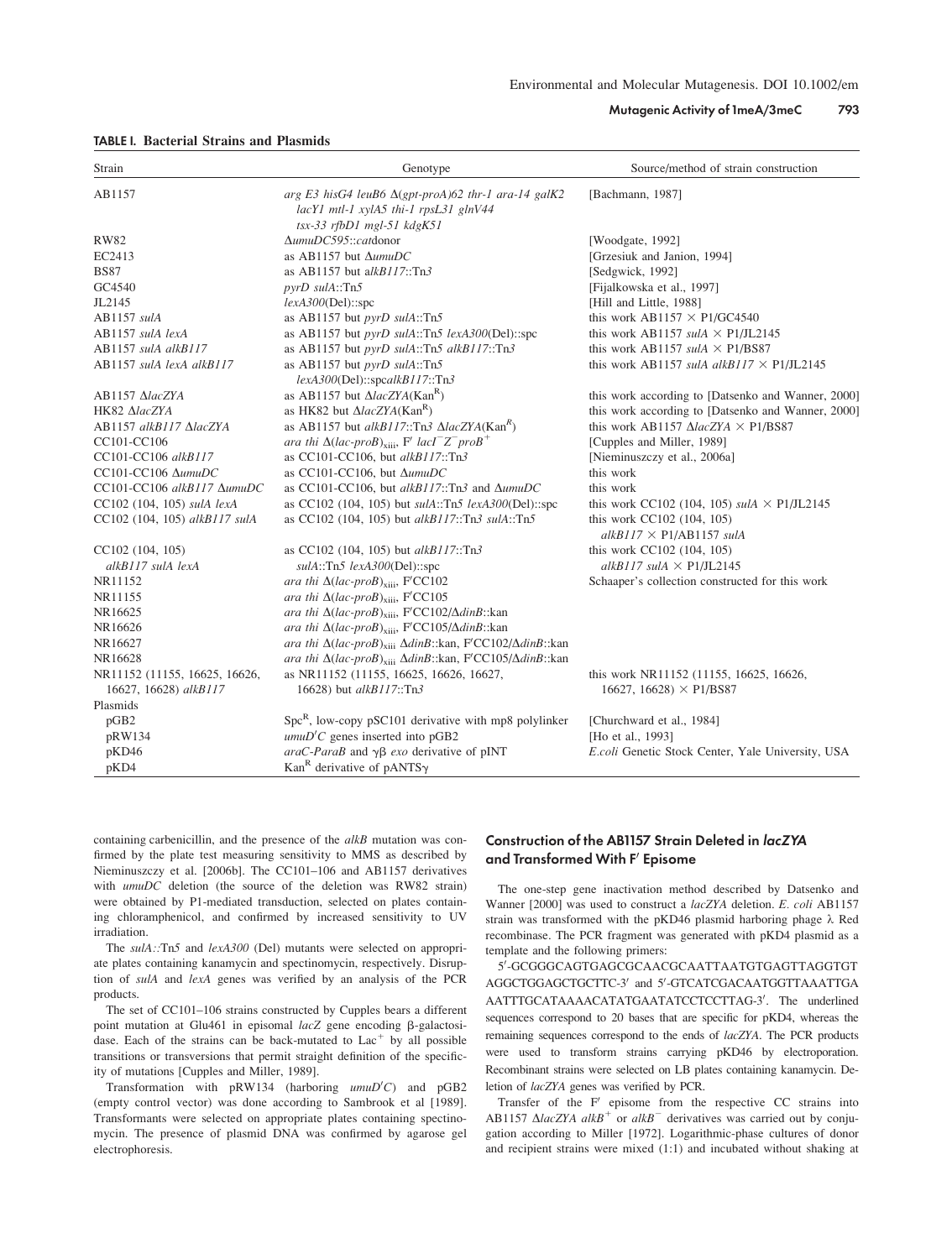Environmental and Molecular Mutagenesis. DOI 10.1002/em

#### 794 Nieminuszczy et al.

| Bacterial strains<br>and specificity of                                                 |                                                                                 |                 | $alkB^+$          |                   | alkB117            |                 |                    |                    |  |
|-----------------------------------------------------------------------------------------|---------------------------------------------------------------------------------|-----------------|-------------------|-------------------|--------------------|-----------------|--------------------|--------------------|--|
| mutations                                                                               | no plasmid                                                                      | $\Delta$ umuDC  | $+pGB2$           | $+$ pRW134        | no plasmid         | $\Delta$ umuDC  | $+pGB2$            | $+$ pRW134         |  |
|                                                                                         | A: Frequency of Lac <sup>+</sup> revertants $(\times 10^{-8}$ cells) in strains |                 |                   |                   |                    |                 |                    |                    |  |
| $CC101$ AT $\rightarrow$ CG                                                             | $0.0 \pm 0.0$                                                                   | $0.0 \pm 0.0$   | $0.3 \pm 0.5$     | $3.1 \pm 0.9$     | $2.5 \pm 2.4$      | $0.0 \pm 0.0$   | $1.6 \pm 2.2$      | $7.6 \pm 4.2$      |  |
|                                                                                         | $[0.0 \pm 0.0]$ <sup>*</sup>                                                    | $[0.0 \pm 0.0]$ | $[0.07 \pm 0.12]$ | $[0.0 \pm 0.0]$   | $[0.1 \pm 0.1]$    | $[0.0 \pm 0.0]$ | $[0.1 \pm 0.1]$    | $[0.3 \pm 0.2]$    |  |
| $CC102 \tGC \rightarrow AT$                                                             | $18.9 \pm 3.3$                                                                  | $7.2 \pm 1.2$   | $24.6 \pm 3.2$    | $15.7 \pm 2.1$    | $27.9 \pm 8.4$     | $3.7 \pm 1.1$   | $27.0 \pm 10.7$    | $18.0 \pm 6.0$     |  |
|                                                                                         | $[0.0 \pm 0.0]$                                                                 | $[3.8 \pm 0.8]$ | $[1.5 \pm 0.8]$   | $[1.4 \pm 0.1]$   | $[1.3 \pm 1.1]$    | $[0.3 \pm 0.0]$ | $[0.5 \pm 0.5]$    | $[1.3 \pm 0.2]$    |  |
| $CC103$ $GC \rightarrow CG$                                                             | $0.1 \pm 0.0$                                                                   | $0.0 \pm 0.0$   | $0.1 \pm 0.1$     | $1.1 \pm 0.7$     | $3.4 \pm 2.5$      | $0.0 \pm 0.0$   | $7.0 \pm 3.2$      | $29.3 \pm 11.9$    |  |
|                                                                                         | $[0.0 \pm 0.0]$                                                                 | $[0.0 \pm 0.0]$ | $[0.0 \pm 0.0]$   | $[0.0 \pm 0.0]$   | $[0.0 \pm 0.0]$    | $[0.2 \pm 0.0]$ | $[0.4 \pm 0.7]$    | $[0.0 \pm 0.0]$    |  |
| $CC104$ $GC \rightarrow TA$                                                             | $0.9 \pm 0.5$                                                                   | $0.2 \pm 0.0$   | $2.1 \pm 1.1$     | $2.7 \pm 1.6$     | $6.6 \pm 3.2$      | $0.7 \pm 0.1$   | $20.3 \pm 5.9$     | $118.6 \pm 16.3$   |  |
|                                                                                         | $[0.2 \pm 0.0]$                                                                 | $[0.2 \pm 0.0]$ | $[1.0 \pm 0.5]$   | $[0.99 \pm 1.4]$  | $[0.6 \pm 0.2]$    | $[0.7 \pm 0.1]$ | $[0.2 \pm 0.3]$    | $[0.3 \pm 0.5]$    |  |
| $CC105 AT \rightarrow TA$                                                               | $2.7 \pm 1.2$                                                                   | $1.6 \pm 0.2$   | $0.8 \pm 0.7$     | $7.5 \pm 5.0$     | $4.7 \pm 1.1$      | $0.0 \pm 0.0$   | $7.7 \pm 3.7$      | $30.3 \pm 9.0$     |  |
|                                                                                         | $[0.2 \pm 0.0]$                                                                 | $[0.7 \pm 0.1]$ | $[0.4 \pm 0.5]$   | $[0.3 \pm 0.4]$   | $[0.4 \pm 0.2]$    | $[0.2 \pm 0.0]$ | $[0.3 \pm 0.2]$    | $[0.1 \pm 0.2]$    |  |
| $CC106$ $AT \rightarrow GC$                                                             | $0.0 \pm 0.0$                                                                   | $0.0 \pm 0.0$   | $0.1 \pm 0.1$     | $0.7 \pm 0.3$     | $0.0 \pm 0.0$      | $0.5 \pm 0.1$   | $1.1 \pm 0.8$      | $1.7 \pm 1.6$      |  |
|                                                                                         | $[0.0 \pm 0.0]$                                                                 | $[0.0 \pm 0.0]$ | $[0.1 \pm 0.1]$   | $[0.0 \pm 0.0]$   | $[0.0 \pm 0.0]$    | $0.0 \pm 0.0$   | $[0.0 \pm 0.0]$    | $[0.0 \pm 0.0]$    |  |
| B: Frequency of Arg <sup>+</sup> revertants $(\times 10^{-8} \text{ cells})$ in strains |                                                                                 |                 |                   |                   |                    |                 |                    |                    |  |
| AB1157                                                                                  | $140.9 \pm 79.7$                                                                | $27.2 \pm 3.4$  | $176.2 \pm 68.2$  | $724.3 \pm 151.2$ | $1795.7 \pm 492.1$ | $35.0 \pm 11.3$ | $1436.6 \pm 905.8$ | $3353.6 \pm 915.6$ |  |
|                                                                                         | $[0.5 \pm 0.0]$                                                                 | $[0.0 \pm 0.0]$ | $[0.5 \pm 0.1]$   | $[0.8 \pm 0.2]$   | $[0.6 \pm 0.03]$   | $[0.0 \pm 0.0]$ | $[0.7 \pm 0.1]$    | $[0.9 \pm 0.2]$    |  |

TABLE II. Effect of PolV Content on the Level of MMS–Induced (A)  $\text{Lac}^+$  and (B) Arg<sup>+</sup> Reversions

 $*$ Values in brackets represent the frequency of spontaneous Lac $^+/Arg^+$  revertants.

 $37^{\circ}$ C for 1 hr. Conjugants were selected on E-Pro plates containing kanamycin (recipient strains are  $Kan^R$ ) and the presence of the  $F'$  episome, which enabled growth on a medium devoid of proline.

## MMS Mutagenicity Assay

Bacteria (overnight culture diluted 1:50), grown in fresh E medium to  $2-4 \times 10^8$  cells/ml, were treated with 20 mM (0.17%) MMS for 15 min, spun down, washed twice, resuspended, diluted (1:10) in fresh E medium, and grown overnight to express the mutations. Subsequently, the bacteria were plated on LB or E-Pro (usually diluted  $10^6$ ) and on E-Arg or LAC plates (diluted when necessary) and incubated for 1 day for viable cells or for 2 days for  $Arg^+$  and  $Lac^+$  revertants. Following colony counting, the frequency of reversion (number of  $Arg^+$  and  $Lac^+$  revertants/108 viable cells) was determined. All experiments were repeated six to nine times in duplicate, and the standard deviations  $(± SD)$  were calculated.

## RESULTS

## Effect of PolV on the Frequency and Specificity of MMS-Induced Mutations

It has been shown previously that mutations in the  $alkB$ gene significantly increase the sensitivity of bacteria to the cytotoxic and mutagenic activities of MMS. It is also known that PolV is crucial for MMS-induced mutagenesis [Grzesiuk and Janion, 1994; Nieminuszczy et al., 2006b]. These latter observations prompted us to examine more closely the contribution of PolV to the mutagenic activity of MMS in the investigated  $alkB$ <sup>-</sup> strains. To increase the PolV level, we transformed CC101–106 and AB1157  $alkB<sup>+</sup>$  as well as  $alkB<sup>-</sup>$  strains with a low-copy pRW134 plasmid carrying the  $umuD'C$  sequence (as a control an empty plasmid vector, pGB2 was used). To eliminate PolV from the cells, the *umuDC* operon was deleted from the above mentioned strains.

The results presented in Table II (Lac<sup>+</sup> revertants) indicate that MMS exerts different mutagenic effects in plasmid-free CC101–106 strains. There were few MMSinduced  $Lac<sup>+</sup>$  revertants monitored in these strains. The most numerous (about 19 Lac<sup>+</sup> revertants/10<sup>8</sup> cells) were the GC $\rightarrow$ AT transitions in CC102, and AT $\rightarrow$ TA transversions (about 3 Lac<sup>+</sup> revertants/10<sup>8</sup> cells) in CC105.

The alkB117 mutation resulted in an elevated level of  $MMS$ -induced Lac<sup>+</sup> revertants that arose from unrepaired 1meA/3meC lesions. It is especially seen in CC103  $alkB^-$ , which monitors  $GC \rightarrow CG$  transitions, and in CC104  $alkB^-$ , which monitors  $GC \rightarrow TA$  transversions. In these strains, the level of  $Lac<sup>+</sup>$  revertants was 24- and 7-fold higher, respectively, than in the  $alkB<sup>+</sup>$  counterparts. The introduction of the pRW134 plasmid into the CC  $alkB<sup>+</sup>$  strains led to a 3-fold (CC101, CC104, CC105) and about 8-fold (CC103) increase in the level of MMSinduced Lac<sup>+</sup> revertants, whereas in the CC103, CC104, and CC105  $alkB^-$  strains harboring the pRW134 plasmid, the level of these revertants was 8-, 18-, and 6-fold higher, in comparison to their plasmid-free counterparts  $(Lac^+$  revertants of Table II). Interestingly, in CC102  $alkB^+$  and CC102 alkB<sup>-</sup> bearing pRW134, the frequency of  $GC \rightarrow AT$  transitions was slightly decreased.

In most cases, the presence of the pGB2 plasmid (the control for pRW134) did not influence the level of MMSinduced Lac<sup>+</sup> revertants. Two strains, CC104  $alkB^{-}/$  $pGB2$  and  $CC103$   $alkB^-/pGB2$ , were exceptional with their 3- and 2-fold increase in the level of mutation. However, this was still 18- and 8-fold smaller, respectively, than the strains bearing the pRW134 plasmid encoding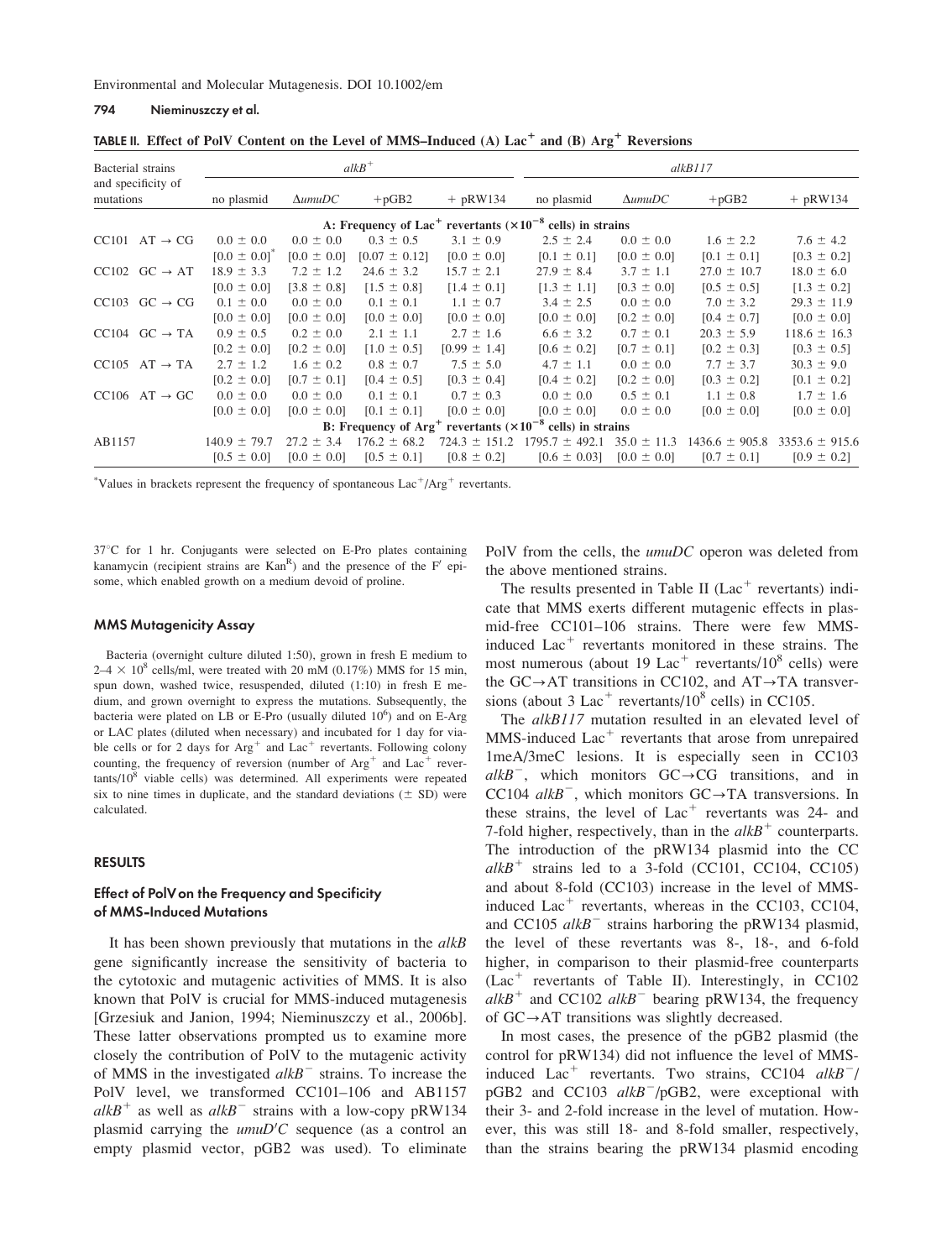|                                           |               | $alkB^+$                                                                         | alkB117       |                    |  |
|-------------------------------------------|---------------|----------------------------------------------------------------------------------|---------------|--------------------|--|
| Bacterial strains                         | $(-)$ MMS     | $(+)$ MMS                                                                        | $(-)$ MMS     | $(+)$ MMS          |  |
|                                           |               | A: Frequency of Lac <sup>+</sup> revertants ( $\times 10^{-8}$ cells) in strains |               |                    |  |
| $CC102$ but $\textit{sulA}:Tn5$           | $3.9 \pm 2.5$ | $25.7 \pm 3.3$                                                                   | $3.1 \pm 2.0$ | $22.2 \pm 3.7$     |  |
| CC102 but $sulA::Tn5$ $lexA300(Del::spc)$ | $0.7 \pm 0.4$ | $13.9 \pm 6.0$                                                                   | $2.0 \pm 0.9$ | $26.0 \pm 1.3$     |  |
| CC104 but $sulA::Tn5(lexA^+)$             | $2.3 \pm 0.4$ | $1.0 \pm 1.0$                                                                    | $0.4 \pm 0.6$ | $52.4 \pm 9.0$     |  |
| CC104 but sulA::Tn5 lexA300(Del)::spc     | $0.9 \pm 1.3$ | $0.4 \pm 0.5$                                                                    | $0.5 \pm 0.8$ | $75.3 \pm 21.8$    |  |
| CC105 but sulA::Tn5(lexA <sup>+</sup> )   | $0.3 \pm 0.0$ | $1.3 \pm 1.2$                                                                    | $0.3 \pm 0.4$ | $14.1 \pm 5.7$     |  |
| CC105 but $sulA::Tn5$ $lexA300(Del::spc)$ | $1.8 \pm 2.1$ | $2.0 \pm 0.6$                                                                    | $0.4 \pm 0.3$ | $3.2 \pm 3.1$      |  |
|                                           |               | B: Frequency of Arg <sup>+</sup> revertants ( $\times 10^{-8}$ cells) in strains |               |                    |  |
| $AB1157$ but $sulA::Tn5$                  | $2.2 \pm 2.2$ | $179.7 \pm 153.4$                                                                | $1.7 \pm 0.4$ | $1304.0 \pm 373.6$ |  |
| AB1157 but $sulA::Tn5$ $lexA300(Del):spc$ | $2.1 \pm 1.3$ | $171.7 \pm 141.9$                                                                | $3.5 \pm 0.8$ | $3268.0 \pm 449.6$ |  |

TABLE III. Effect of Chronic Induction of the SOS Response on MMS–Induced (A) Lac<sup>1</sup> and  $(B)$  Arg<sup>+</sup> Revertants

UmuD'C proteins, in terms of the frequency of  $Lac$ <sup>+</sup> revertants (Lac<sup>+</sup> revertants of Table II).

To confirm the involvement of PolV in MMS-induced mutagenesis in CC strains, a umuDC deletion was introduced into these strains. As expected, the level of MMSinduced Lac<sup>+</sup> revertants was dramatically decreased in all six CC strains. However, in CC102  $\Delta$ umuDC, which monitors  $GC \rightarrow AT$  transitions, the frequency of MMSinduced mutations was still significant  $(7.2 \text{ Lac}^+ \text{rever-}$ tants/10<sup>8</sup> cells). Interestingly, in the CC102  $\Delta$ umuDC  $alkB$ <sup>-</sup> strain, the level of MMS-induced Lac<sup>+</sup> revertants was 2-fold lower in comparison to CC102  $\Delta$ umuDC  $alkB^+$  (Table II).

The data for AB1157  $alkB<sup>+</sup>$  and  $alkB117$  strains, both with and without the pRW134 plasmid, are shown in Table II. The level of MMS-induced  $Arg<sup>+</sup>$  revertants was almost 13-fold higher in AB1157  $alkB$ <sup>-</sup> than in the corresponding  $alkB^+$  strain. However, in the  $alkB^-$  background the elevated level of UmuD'C produced from pRW134 increased the frequency of  $Arg^+$  revertants only by 1.8fold, whereas in AB1157  $alkB^+$ , the frequency increased by up to 5-fold. In contrast, both strains lacking PolV, AB1157  $\Delta$ umuDC alkB<sup>+</sup>, and AB1157  $\Delta$ umuDC alkB117, showed an extremely low level of MMS-induced  $Arg<sup>+</sup>$  revertants.

## The Effect of Constitutively Expressed SOS Response on the Level of MMS-Induced Lac<sup>+</sup>/Arg<sup>+</sup> Revertants

In attempting to increase the level of PolV, we have constructed  $alkB^+$  and  $alkB^-$  derivatives of CC102, CC104, CC105, and AB1157, in which the SOS system is constitutively expressed. The product of the lexA gene, the LexA protein, is a repressor for all genes in the SOS regulon. The lexA300(Del) mutant is entirely devoid of the LexA protein since the lexA gene was replaced by a segment of DNA encoding spectinomycin resistance. The sulA-encoded SulA protein is exclusively expressed in the SOS-induced cells and plays a role in arresting cell division. As a result, the bacteria grow as long filaments.

Mutations in *sulA* and *lexA* genes lead to normal cell division, and the bacteria grow as single cells under conditions of constitutive SOS induction. Bacteria mutated in lexA only are not able to grow [Hill and Little, 1988].

The results shown in Table III indicate that among the three pairs of  $alkB<sup>+</sup>$  and  $alkB117$  strains tested, CC102, CC104, and CC105, a high frequency of MMS-induced Lac<sup>+</sup> revertants was observed only in CC104  $alkB117$ sulA and in CC104 alkB117 sulA lexA300 mutants. The level of MMS-induced  $Lac<sup>+</sup>$  revertants in these strains was 54- and 188-fold higher in comparison to the  $alkB^+$ strains, respectively. However, under conditions of constitutive SOS induction, the level of MMS-induced  $Lac$ <sup>+</sup> revertants in the CC104 lexA sulA alkB117 strain was almost as high as in the  $lexA^+$  strain (75.5 vs. 52.4 Lac<sup>+</sup> revertants/ $10^8$  cells, Table III). On the other hand, in CC105 alkB117 sulA lexA300, the level of MMS-induced  $AT \rightarrow TA$  transversions was the lowest among the three strains tested (3.2 Lac<sup>+</sup> revertants/10<sup>8</sup> cells) (Table III). In the same CC105 strain, with the alkB117 mutation and harboring pRW134 plasmid, the frequency of MMSinduced mutations was 10-fold higher. Therefore, this class of mutation is exclusively PolV-dependent and not dependent on the SOS response as a whole.

In the AB1157  $\textit{sulA}$ <sup>-</sup> alkB<sup>-</sup> strain, the MMS treatment led to a 7-fold increase in the frequency of  $Arg<sup>+</sup>$  revertants in comparison to that observed in the  $alkB<sup>+</sup>$  variant. In the AB1157  $sula^-$ lexA<sup>-</sup> mutant that constitutively expresses the SOS response, the level of  $Arg<sup>+</sup>$  revertants was significantly higher (19-fold) in comparison to the  $alkB<sup>+</sup> counterpart (Table III).$ 

## Does Elevated Level of PolIV in CC Strains May Decrease MMS-Induced Lac<sup>+</sup> Reversion?

The series of CC101–106 strains and the derivatives of AB1157 differ in the number of *dinB* genes encoding DNA polymerase IV (PolIV). The AB1157 strain bears only one dinB gene on its chromosome, expressing 250 PolIV molecules per one non-induced cell and 10-fold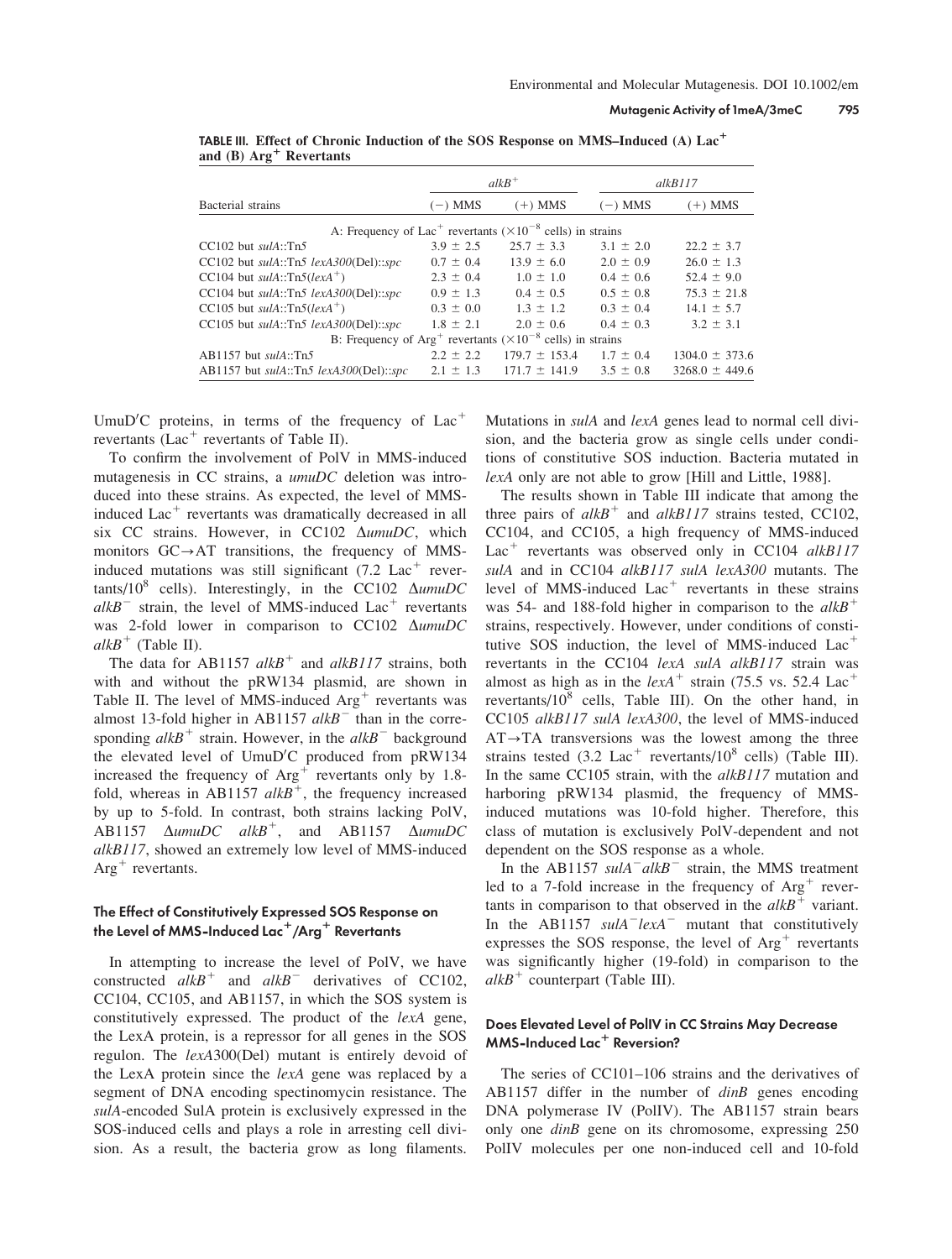#### 796 Nieminuszczy et al.

|                     | <b>Bacterial</b><br>strain | $dinB$ genotype |        | Frequency of Lac <sup>+</sup> revertants $(\times 10^{-8} \text{ cells})$ in strains: |                 |               |                 |  |
|---------------------|----------------------------|-----------------|--------|---------------------------------------------------------------------------------------|-----------------|---------------|-----------------|--|
| Specificity of      |                            |                 |        |                                                                                       | $alkB^+$        | alkB117       |                 |  |
| mutation            |                            | Chromosome      | F'     | control                                                                               | $+$ MMS         | control       | $+$ MMS         |  |
| $GC \rightarrow AT$ | NR11152                    | $^{+}$          | $^{+}$ | $2.0 \pm 2.1$                                                                         | $18.7 \pm 13.5$ | $1.9 \pm 2.2$ | $17.8 \pm 8.8$  |  |
|                     | NR16625                    | $^{+}$          |        | $0.4 \pm 0.4$                                                                         | $24.0 \pm 14.7$ | $0.9 \pm 0.8$ | $23.7 \pm 12.3$ |  |
|                     | NR16627                    |                 |        | $0.3 \pm 0.1$                                                                         | $16.9 \pm 0.1$  | $1.6 \pm 2.3$ | $19.9 \pm 9.0$  |  |
| $AT \rightarrow TA$ | NR11155                    | $^{+}$          | $^{+}$ | $0.2 \pm 0.1$                                                                         | $1.3 + 1.2$     | $0.3 \pm 0.1$ | $11.1 \pm 6.0$  |  |
|                     | NR16626                    | $^{+}$          |        | $0.2 \pm 0.1$                                                                         | $1.3 \pm 1.2$   | $0.2 \pm 0.1$ | $12.3 \pm 7.3$  |  |
|                     | NR16628                    |                 |        | $0.5 \pm 0.6$                                                                         | $2.3 \pm 1.5$   | $0.8 \pm 1.3$ | $8.7 \pm 4.5$   |  |

TABLE IV. The Frequency of MMS-Induced  $\text{Lac}^+$  Reversions in Strains Differing in dinB Copy Number

All NR strains are derivatives of CC102 (GC  $\rightarrow$  AT) and CC105 (AT  $\rightarrow$  TA).

more per SOS-induced cell. In CC101–106 bacteria, apart from one copy of the *dinB* gene on the chromosome, there is one more copy on its  $F'$  episome, which is expressed at a level of 750 and 7,500 PolIV molecules per non-induced, and SOS-induced cell, respectively. In other words, in AB1157 strains, there are 2,500 PolIV molecules per SOS-induced cell, in the CC101–106 strains, there is a 4-fold higher level of PolIV, i.e., 10,000 molecules per SOS-induced cell [Kim et al., 2001]. The latter suggests that a significantly higher amount of PolIV over PolV may be able to suppress PolV activity in the CC strains.

Recently, CC101–106 derivatives that differ in their number of dinB genes were constructed in Roel Shaaper's laboratory (Table I). We have chosen three derivatives of CC102 (NR11152, NR16625, NR16627), and three derivatives of CC105 (NR11155, NR16626, NR16628), bearing from none to two copies of the *dinB* gene, and introduced the alkB117 mutation into them. The frequency of MMSinduced  $Lac<sup>+</sup>$  reversions was estimated in each of the aforementioned strains and their  $alkB$ <sup>-</sup> derivatives. The results are presented in Table IV and demonstrate that for all tested strains differing in the number of  $dinB$  genes, the frequency of MMS-induced mutations does not differ significantly in either the  $alkB^+$  or  $alkB^-$  derivatives. This indicates that the increased level of PolIV in CC101–106 does not influence the level of  $Lac<sup>+</sup>$  revertants; thus, either 1meA/3meC lesions are not bypassed by PolIV or bypass by PolIV does not induce mutations.

## Measurement of MMS-Induced Lac<sup>+</sup> and Arg<sup>+</sup> Revertants in One Tester Strain

Our experimental approaches presented above did not resolve the problem of the poor MMS mutability in a set of the CC101–106 alkB117 strains measured by  $lac^-\rightarrow Lac^+$  reversion, and the high mutability in the AB1157 alkB<sup>-</sup> strains measured by  $argE3 \rightarrow Arg^+$  reversion. To eliminate any metabolic reasons for this discrepancy, we constructed bacteria that permit the determination of reversions of both  $argE3 \rightarrow Arg^{+}$  and  $lacZ^{-} \rightarrow Lac^{+}$ 

| TABLE V. MMS-Induced Mutations in AB1157 $\triangle$ lacZYA alkB <sup>+</sup> |  |  |  |
|-------------------------------------------------------------------------------|--|--|--|
| or $alkB^-$ Derivatives Harboring the Indicated F' Episome                    |  |  |  |

|                                     |              | Frequency of revertants<br>$(\times 10^{-8}$ cells) |                    |  |  |
|-------------------------------------|--------------|-----------------------------------------------------|--------------------|--|--|
| Bacterial strain                    | $F$ -episome | $Lac^+$                                             | $\text{Arg}^+$     |  |  |
| $AB1157 \; alkB^+ \; \Delta IacZYA$ | F'102        | $28.7 \pm 4.5$                                      | $118.0 \pm 58.9$   |  |  |
|                                     | F'105        | $0.3 \pm 0.1$                                       | $119.2 \pm 20.0$   |  |  |
| AB1157 alkB117 AlacZYA              | F'102        | $45.6 \pm 12.6$                                     | $1409.1 \pm 294.4$ |  |  |
|                                     | F'105        | $2.7 + 3.2$                                         | $1316.8 \pm 262.3$ |  |  |

F'-102 and F'-105 denote F' episomal DNA isolated from CC102 (GC  $\rightarrow$  AT) or CC105 (AT  $\rightarrow$  TA) strains.

markers in the same tester strain. Therefore, by genetic manipulation (see Materials and Methods for details), we deleted *lacZYA* from the chromosome of  $AB1157alkB<sup>+</sup>$ and AB1157alkB117, transformed these strains with episomal DNA isolated either from CC102 (F'102) or CC105  $(F'105)$ , and then tested the reversion frequency of each marker.

The data shown in Table V indicate that in general the frequency of MMS-induced mutations in the constructed strains is comparable with that observed in the separate strains for each marker shown in Table II. Nevertheless, the level of  $Arg^+$  revertants measured in separate  $alkB^+$ and  $alkB$ <sup>-</sup> strains was slightly higher in comparison to the level observed in the strains lacking the lacZYA operon but containing introduced  $F'102$  (141 vs. 118 Arg<sup>+</sup> revertants/10<sup>8</sup> cells in  $alkB^+$  and 1,800 vs. 1,409 Arg<sup>+</sup> revertants/10<sup>8</sup> cells in  $alkB^-$ ). Similar results were obtained in the strains with  $F'105$  (141 vs. 119 Arg<sup>+</sup> revertants/10<sup>8</sup> cells in  $alkB^+$  and 1,800 vs. 1,317 Arg<sup>+</sup> revertants/10<sup>8</sup> cells in  $alkB^-$ ). In the case of Lac<sup>+</sup> revertants, the introduction of  $F'102$  into  $alkB^+$  and  $alkB^ \triangle$ lacZYA resulted in a slightly elevated level of Lac<sup>+</sup> revertants (29 vs. 19 Lac<sup>+</sup> revertants/10<sup>8</sup> cells in  $alkB<sup>+</sup>$ and 46 vs. 28 Lac<sup>+</sup> revertants/10<sup>8</sup> cells in  $alkB^-$ ), whereas the introduction of F'105 into the alkB<sup>+</sup>  $\Delta$ lacZYA strains led to a rather decreased level of  $Lac<sup>+</sup>$  revertants  $(0.3 \text{ vs. } 2.7 \text{ Lac}^+$  revertants/10<sup>8</sup> cells). In the alkB<sup>-</sup>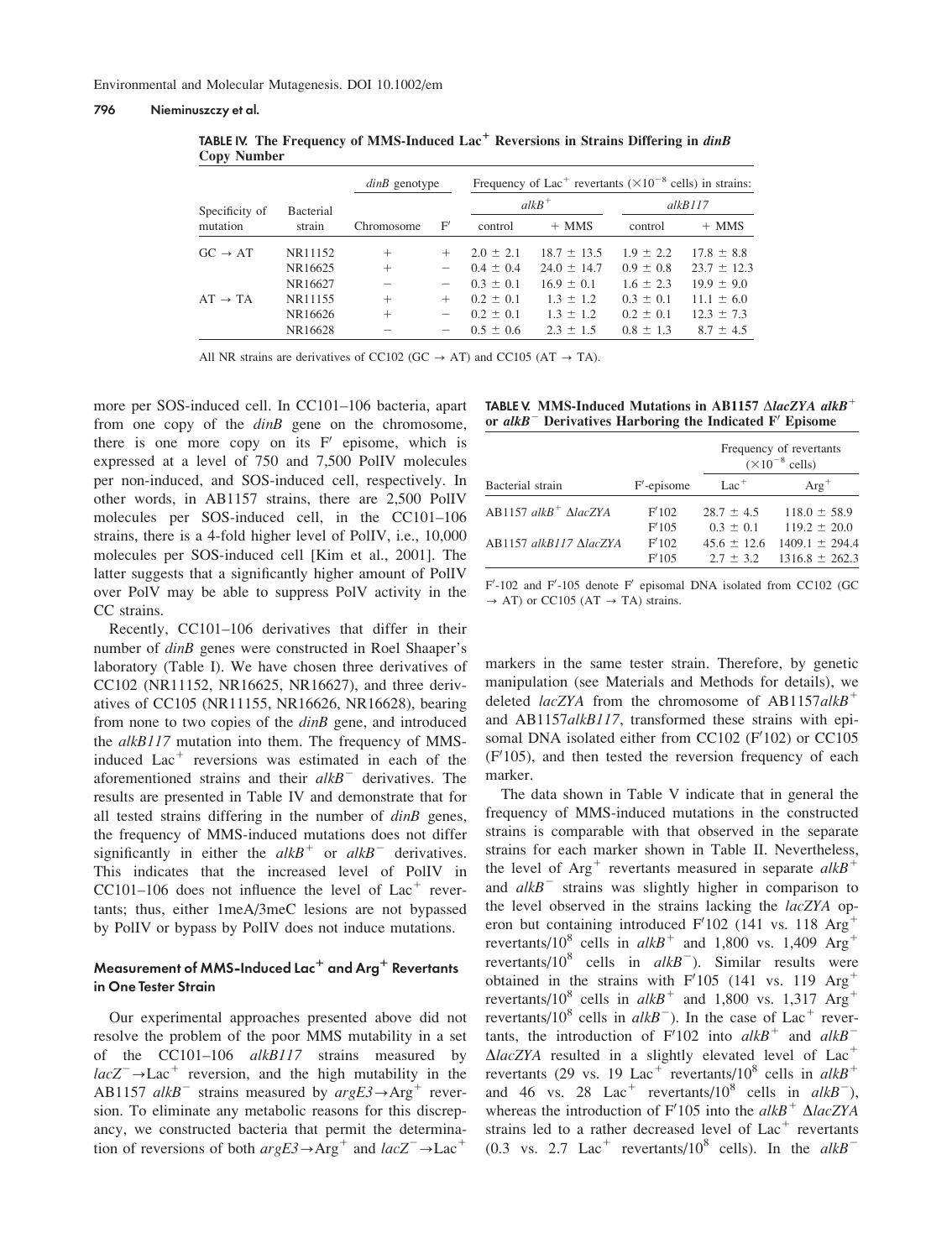## DISCUSSION

Modification of nucleic acid bases by the MMS treatment exerts a strong mutagenic and genotoxic effect on E. coli. However, there are many cellular defense systems and proteins that repair the modified DNA bases and protect cells against toxicity. One such protein is AlkB dioxygenase that repairs 1meA/3meC lesions that arise in MMS-treated E. coli cells and restore natural A and C bases in DNA through damage reversal.

It has been shown that mutations arising in alkB-defective strains are dependent on umuDC-encoded PolV [Nieminuszczy et al., 2006b; Fix et al., 2008]. Here, we have established more precisely the involvement of PolV in the processing of 1meA/3meC lesions arising after the MMS treatment in  $E$ . *coli alkB*<sup>-</sup> mutants, and also resolved the problem of the great frequency difference in MMSinduced  $Arg^+$  and  $Lac^+$  revertants measured in AB1157 and CC strains. With the use of the CC101–106 strains, we were able to determine the specificity of  $Lac^+$  revertants according to the AlkB and  $UmuD(D^{\prime})C$  content. In testing CC  $alkB^+$  strains, we have found that the great majority (83%) of MMS-induced  $Lac<sup>+</sup>$  revertants arose by  $GC \rightarrow AT$  transitions monitored in CC102. This class of mutations was also the most numerous in the CC  $alkB$ <sup>-</sup> strains; however, it constituted only 62% of all types of  $Lac^+$  revertants (Table II). In strains lacking the functional AlkB protein the level of other classes of  $Lac$ <sup>+</sup> revertants, namely the  $GC \rightarrow TA$  (CC104),  $AT \rightarrow TA$ (CC105), and GC $\rightarrow$ CG (CC103) transversions, was elevated by 15-, 11-, and 8-fold, in comparison to the CC  $alkB<sup>+</sup>$  strains, respectively. Transformation of the CC101–106  $alkB<sup>+</sup>$  and  $alkB117$  strains with the pRW134 plasmid bearing  $umuD'C$  genes increased the level of  $MMS-induced Lac<sup>+</sup> reversions in all strains except$ CC102, which monitored  $GC \rightarrow AT$  transitions. It is likely that the premutagenic lesions producing this class of mutations are the  $O^6$ meG residues leading to umuDC-independent mutations.

An extremely high increase in the frequency of  $Lac$ <sup>+</sup> revertants has been observed in the CC104 alkB117/  $pRW134$  strain (118.6 Lac<sup>+</sup>/10<sup>8</sup> cells), which monitors  $GC \rightarrow TA$  transversions. The level of these mutations was 44-fold higher in comparison to the  $alkB^+$  counterpart  $(Lac<sup>+</sup>$  revertants of Table II, last column). A significant increase in the  $Lac<sup>+</sup>$  revertants was noted also in CC103  $(GC \rightarrow CG$  transversions) and CC105  $(AT \rightarrow TA$  transversions) bearing the alkB117 mutation and harboring the pRW134 plasmid. In these strains, the level of MMSinduced Lac<sup>+</sup> revertants of indicated specificity was  $30$ - and 4-fold higher in comparison to the  $alkB^+$  strain, respectively.

According to Delaney and Essigmann [2004], under conditions of SOS induction (here assured by MMS treatment) and in the absence of functional AlkB, 3meC produces 35%  $C \rightarrow T$  transitions, 30% of  $C \rightarrow A$ , and 5% of  $C \rightarrow G$  transversions. Fix et al. [2008] have shown that the MMS-induced  $C \rightarrow T$  mutations in E. coli alkB<sup>-</sup> strains are strongly sequence-dependent; therefore, specificity of mutations may vary depending on the test system used. The 1meG lesion, which is able to induce  $GC \rightarrow TA$  transversions, can be also a substrate for the AlkB enzyme [Delaney and Essigmann, 2004]. However, as it has been shown here that this mutational specificity is detectable only in the CC104 alkB117/pRW134 which has an increased level of Pol V.

To find the reason for poor mutability of MMS in the  $lac^-\rightarrow Lac^+$  reversion system, we considered the following possibilities: (i) shortage of PolV in the CC strains; (ii) the effect of PolIV on mutation suppression, taking into account that PolIV is overproduced in the CC101– 106 strains but not in AB1157; (iii) the role of SOS induction on MMS-induced mutations; and (iv) the structure and number of targets involved in the mutagenic pathway leading to  $Arg^+$  or Lac<sup>+</sup> reversions.

As shown above, even under the condition of increased levels of PolV, in the CC strains harboring pRW134, the highest Lac<sup>+</sup> frequency was only 118 revertants/10<sup>8</sup> cells in CC104 alkB117/pRW134 (Table II). In addition, reduction of the PolIV content by deletion of one or both dinB genes (on the chromosome and/or episome) in the CC101–106  $alkB^+$  and  $alkB^-$  strains did not change the frequency of MMS-induced mutations (Table IV).

The influence of constitutive expression of the SOS response on the level of MMS-induced  $Lac<sup>+</sup>$  reversions was studied in  $alkB^+$  and  $alkB^-$  CC102, CC104, and CC105 strains mutated in sulA, or in both lexA and sulA genes. Among the three strains and six variants tested  $(lexA<sup>+/-</sup>$  and  $sulA<sup>-</sup>)$ , elevated levels of MMS-induced Lac<sup>+</sup> revertants were observed only in CC104 alkB117 sulA::Tn5 lexA300(Del), and surprisingly, in its lexA<sup>+</sup> counterpart. Moreover, the levels of the  $Lac<sup>+</sup>$  revertants shown in Table III for CC104 alkB117 sulA and CC104 alkB117 sulA lexA(Del), are  $\sim$ 10-fold higher than the corresponding values for CC104  $alkB117 \text{ sulA}^+$ . This result indicates that disturbance in cell division and filamentous growth of MMS-treated  $alkB^-$  sul $A^+$  strains results in lower frequency of  $Lac<sup>+</sup>$  revertants, in comparison to  $sula^-$  strains, and that inhibition in bacterial growth plays an important role in mutation avoidance. Additional mutation in alkB in the CC104 sulA<sup>-</sup> lexA<sup>+</sup> and CC104 sulA<sup>-</sup>  $lex A^-$  strains led to an increase in MMS-induced Lac<sup>+</sup> revertants of over 50-fold and 188-fold, respectively (Table III). The high level of mutations in the CC104/  $pRW134$  strains indicates that  $GC \rightarrow TA$  transversions are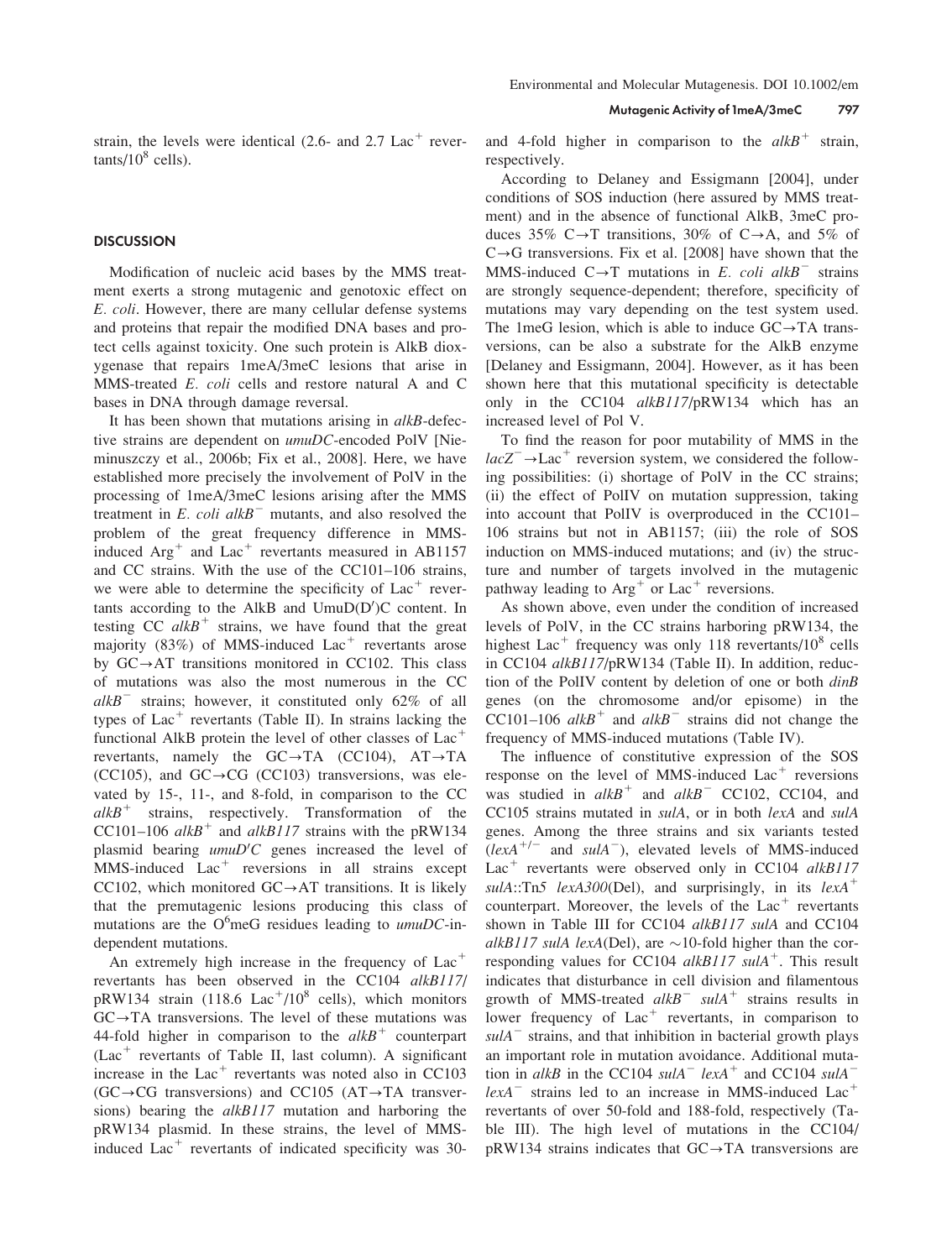Environmental and Molecular Mutagenesis. DOI 10.1002/em

### 798 Nieminuszczy et al.

the main class of PolV-dependent mutations that occurs in  $alkB^-$  strain.

A possible reason for the differences in MMS mutability of the  $argE3$  and  $lacZ^-$  markers in the same cell background (Table V) is the different number of targeted sites and their various structures in the cells. Our previous studies showed that in the MMS-treated AB1157 strain about 68% of  $Arg^+$  revertants arose by the *supL* suppressor formation by  $AT \rightarrow TA$  transversions and 22% by the supB suppressor arising by  $GC \rightarrow AT$  transitions. In the BS87 alkB<sup>-</sup> strain, these proportions are different; only 33% of  $Arg<sup>+</sup>$  revertants arise by the *supL* suppressor and as much as  $56\%$  by the *supB* and *supE* suppressor formation, both by  $GC \rightarrow AT$  transitions. The remaining mutations arise by unknown supX suppressor formation. Back mutations occurring by base substitutions in the  $argE3$ site constitute about 4% of all types of  $Arg<sup>+</sup>$  revertants in the AB1157 strains as well as in BS87 strains [Nieminuszczy et al., 2006b]. In the CC101–106 strains, reversion of  $lacZ^ \rightarrow$  Lac<sup>+</sup> occurs only by back mutation at one point in the structural gene encoding the  $\beta$ -galactosidase protein that when not expressed would be primarily in a double-stranded DNA form. Reversion to  $Arg<sup>+</sup>$ occurs mostly by formation of a variety of suptRNA (ochre) suppressors that are heavily transcribed and exist mostly as single stranded DNA. There are at least eight separate tRNA genes, which by point-mutations located at the anticodon part of tRNA, can form tRNA(ochre) suppressors able to suppress the ochre codon present at the  $argE3$  locus thus recovering the  $Arg^+$  phenotype [Sledziewska-Gojska et al., 1992]. Moreover, DNA encoding tRNA genes most often exists in a single-stranded form that facilitates methylation of A/C to 1meA/3meC. In ssDNA, 1meA/3meC occurs at about 6- to 7-fold higher frequency than in dsDNA [Drablos et al., 2004; Nieminuszczy and Grzesiuk, 2007]. In conclusion, the great discrepancy in the frequencies of MMS-induced  $lacZ \rightarrow$ Lac<sup>+</sup> and  $argE3 \rightarrow Arg$ <sup>+</sup> revertants most probably depends on the number of targets undergoing mutations and results from differences in reactivity of MMS to form 1meA/ 3meC lesions in single vs. double stranded DNA.

## ACKNOWLEDGMENTS

The authors are greatly indebted to Roel Schaaper, Roger Woodgate, Iwona Fijalkowska, and Barbara Sedgwick for the bacterial strains and plasmids and to Halina Sierakowska for editorial assistance.

## REFERENCES

Aas PA, Otterlei M, Falnes PO, Vagbo CB, Skorpen F, Akbari M, Sundheim O, Bjoras M, Slupphaug G, Seeberg E, Krokan HE. 2003. Human and bacterial oxidative demethylases repair alkylation damage in both RNA and DNA. Nature 421:859–863.

- Bachmann BJ. 1987.Derivation and genotype of some mutant derivatives of Escherichia coli K-12. In: Neichardt FC, Ingraham J, Low KB, Magasanik B, Schaechler M,Umbarger HE, editors. Escherichia coli and Salmonella typhimurium: Cellular and Molecular Biology. Washington, DC: ASM Press. pp 1190–1219.
- Beranek DT. 1990. Distribution of methyl and ethyl adducts following alkylation with monofunctional alkylating agents. Mutat Res 231: 11–30.
- Churchward G, Belin D, Nagamine Y. 1984. A pSC101-derived plasmid which shows no sequence homology to other commonly used cloning vectors. Gene 31:165–171.
- Courcelle J, Khodursky A, Peter B, Brown PO, Hanawalt PC. 2001. Comparative gene expression profiles following UV exposure in wild-type and SOS-deficient Escherichia coli. Genetics 158:41– 64.
- Cupples CG, Miller JH. 1989. A set of lacZ mutations in Escherichia coli that allow rapid detection of each of the six base substitutions. Proc Natl Acad Sci USA 86:5345–5349.
- Datsenko KA, Wanner BL. 2000. One-step inactivation of chromosomal genes in Escherichia coli K-12 using PCR products. Proc Natl Acad Sci USA 97:6640–6645.
- Delaney JC, Essigmann JM. 2004. Mutagen, genotoxicity, and repair of 1-methyladenine, 3-alkylcytosines, 1-methylguanine, and 3-methylthymine in alkB Escherichia coli. Proc Natl Acad Sci USA 101:14051–14056.
- Delaney JC, Smeester L, Wong C, Frick LE, Taghizadeh K, Wishnok JS, Drennan CL, Samson LD, Essigmann JM. 2005. AlkB reverses etheno DNA lesions caused by lipid oxidation in vitro and in vivo. Nat Struct Mol Biol 12:855–860.
- Dinglay S, Trewick SC, Lindahl T, Sedgwick B. 2000. Defective processing of methylated single-stranded DNA by E. coli Alk B mutants. Genes Dev 14:2097–2105.
- Drablos F, Feyzi E, Aas PA, Vaagbo CB, Kavli B, Bratlie MS, Pena-Diaz J, Otterlei M, Slupphaug G, Krokan HE. 2004. Alkylation damage in DNA and RNA-repair mechanisms and medical significance. DNA Repair (Amst) 3:1389–1407.
- Falnes PO, Johansen RF, Seeberg E. 2002. AlkB-mediated oxidative demethylation reverses DNA damage in Escherichia coli. Nature 419:178–182.
- Falnes PO, Klungland A, Alseth I. 2007. Repair of methyl lesions in DNA and RNA by oxidative demethylation. Neuroscience 145: 1222–1232.
- Fernandez De Henestrosa AR, Ogi T, Aoyagi S, Chafin D, Hayes JJ, Ohmori H, Woodgate R. 2000. Identification of additional genes belonging to the LexA regulon in Escherichia coli. Mol Microbiol 35:1560–1572.
- Fijalkowska IJ, Dunn RL, Schaaper RM. 1997. Genetic requirements and mutational specificity of the Escherichia coli SOS mutator activity. J Bacteriol 179:7435–7445.
- Fix D, Canugovi C, Bhagwat AS. 2008. Transcription increases methylmethane sulfonate-induced mutations in alkB strains of Escherichia coli. DNA Repair (Amst) 7:1289–1297.
- Frick LE, Delaney JC, Wong C, Drennan CL, Essigmann JM. 2007. Alleviation of 1,N6-ethanoadenine genotoxicity by the Escherichia coli adaptive response protein AlkB. Proc Natl Acad Sci USA 104:755–760.
- Fuchs RP, Fujii S, Wagner J. 2004. Properties and functions of Escherichia coli: Pol IV and Pol V. Adv Protein Chem 69:229–264.
- Grzesiuk E, Janion C. 1994. The frequency of MMS-induced, umuDCdependent, mutations declines during starvation in Escherichia coli. Mol Gen Genet 245:486–492.
- Hill SA, Little JW. 1988. Allele replacement in Escherichia coli by use of a selectable marker for resistance to spectinomycin: Replacement of the lexA gene. J Bacteriol 170:5913–5915.